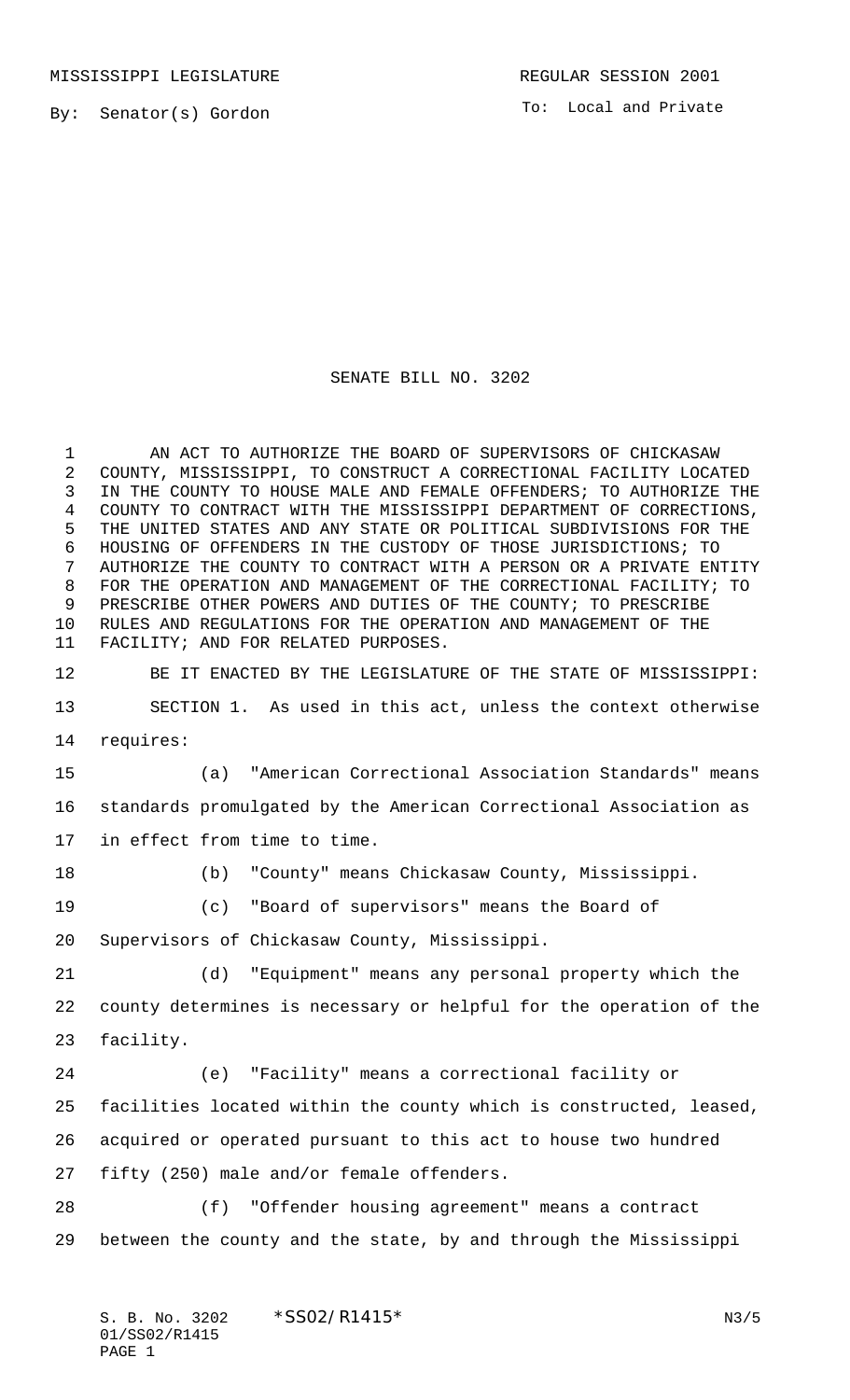Department of Corrections, required under Section 2(j) of this act for housing state offenders in the facility.

 (g) "Management contract" means a contract between the county and a private contractor for the operation and management of the facility by a private contractor which may allow the private contractor to exercise any authority granted unto the county under this act or general law.

 (h) "Private contractor" means a person or legal entity which leases or subleases the facility from the county or has entered into a management contract with the county under this act. (i) "State" means the State of Mississippi.

 SECTION 2. The county shall have all the powers necessary or convenient to effectuate and carry out the provisions of this act, including the following powers, in addition to others granted in this act:

 (a) To make and execute contracts and all other instruments necessary or convenient for the performance of its duties and the exercise of its powers under this act;

 (b) To authorize the employment of architects, engineers, contractors, developers, attorneys, inspectors, accountants, financial advisors and any other advisors, consultants and agents, as may be necessary in its judgment to carry out its powers under this act and to fix their compensation; (c) To procure insurance against any loss in connection

 with its property and other assets in amounts and from insurers as it may deem advisable and to pay premiums on any such insurance;

 (d) To construct, purchase, receive, lease, lease-purchase, or otherwise acquire, own, hold, improve or use the facility or any item of equipment and to enter into agreements relating thereto, including the sale and issuance of certificates of participation and provide for the consideration and other terms and conditions that are acceptable to the county and are not in conflict with the provisions of this act;

S. B. No. 3202 \* SS02/R1415 \* 01/SS02/R1415 PAGE 2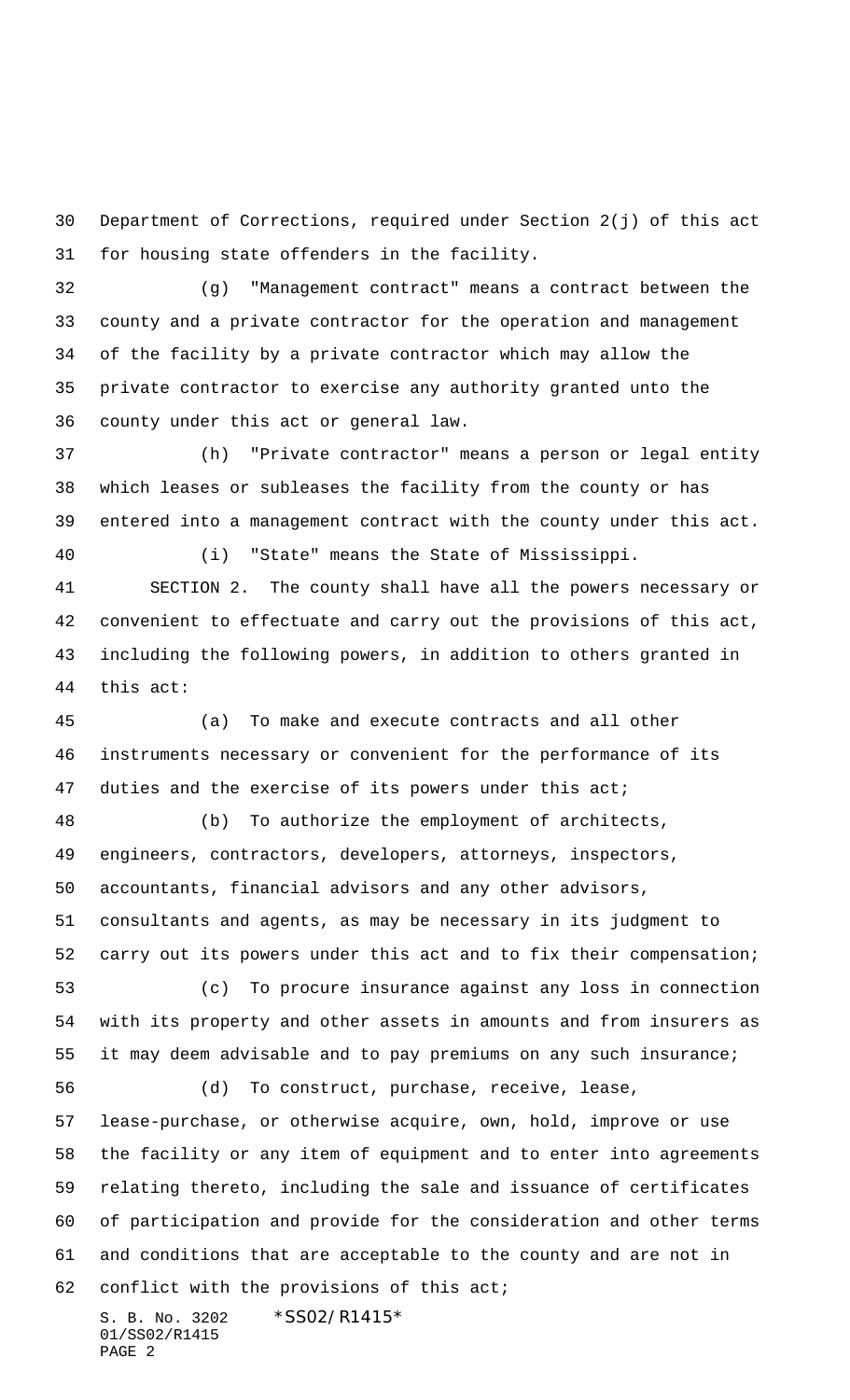(e) To lease a facility or any item of equipment for a term not to exceed twenty-five (25) years to a private contractor for rentals and upon the terms and conditions that are acceptable to the county and are not in conflict with the provisions of this act without regard to any general laws of the state regulating the disposition or conveyance of an interest in public property;

 (f) To contract for a primary term not to exceed twenty-five (25) years with a public or private contractor to operate and manage the facility and employees of the facility constructed, acquired or operated under this act;

 (g) To borrow money and issue its obligations for the purpose of carrying out its powers under this act at rates of interest and upon terms and conditions that are acceptable to the county and are not in conflict with the provisions of this act without regard to any general laws of the state regulating the borrowing of money or issuance of obligations by public bodies, provided that any obligations issued by the county under this act shall be payable solely out of revenues received by the county in connection with the operation or lease of the facility and shall 82 never constitute a debt or obligation of the county or the state;

 (h) In connection with borrowing money and the issuance of obligations as set forth in this act, to pledge or assign the facility and its assets and revenues, enter into trust indentures, deeds of trust, mortgages and security agreements, contract for bond insurance and other credit enhancement devices, and take any other action and enter into any other agreements as the county deems necessary or appropriate, all on terms and conditions that are acceptable to the county and are not in conflict with the provisions of this act, without regard to any provision or rule of 92 law which would otherwise be applicable;

S. B. No. 3202 \* SS02/R1415\* (i) To make application to and contract with the United States or any department thereof for any grants or loans that may be applied to the costs of construction, operation or management

01/SS02/R1415 PAGE 3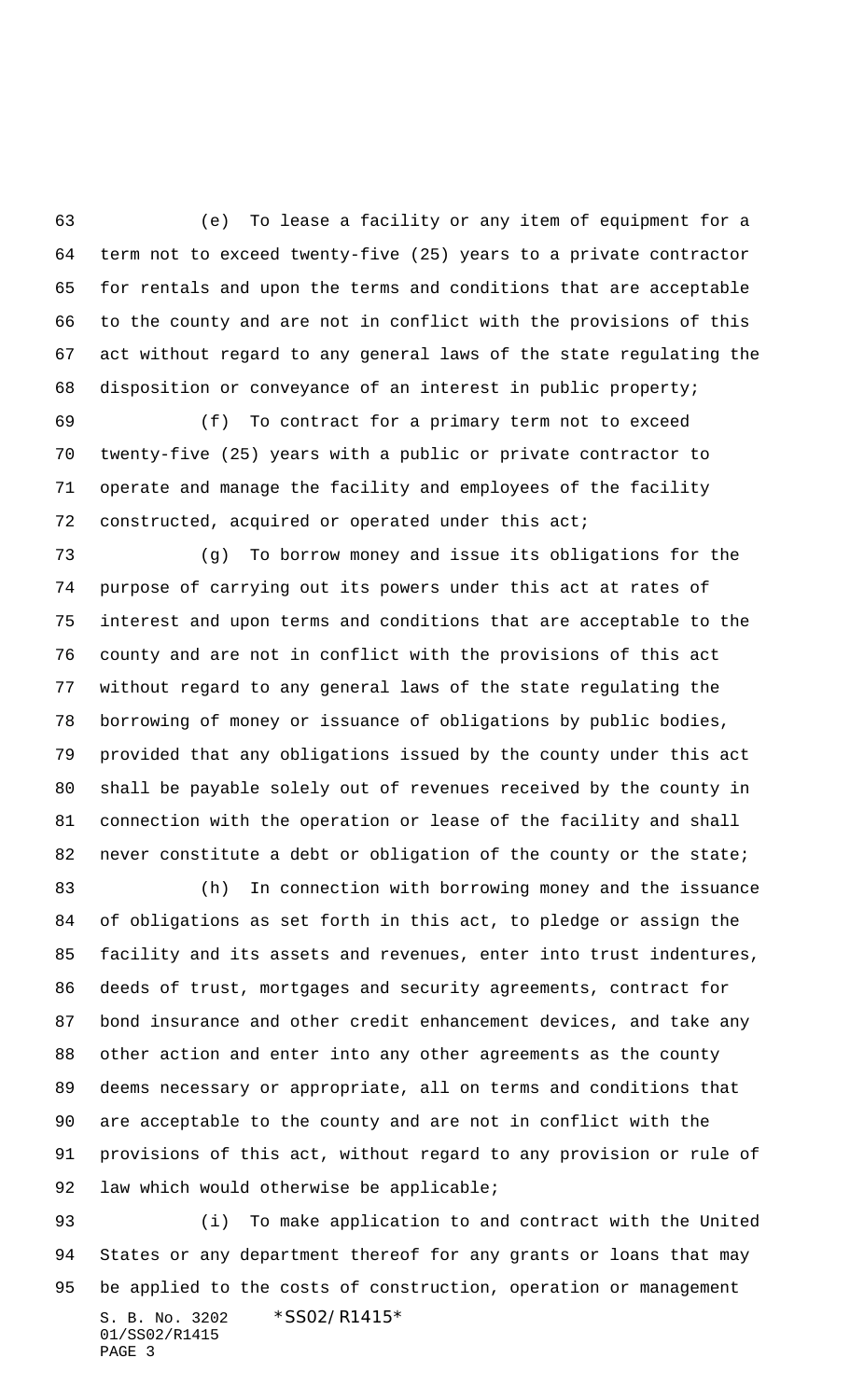of the facility or any public utility or roads and to comply with 97 the terms and conditions of such grants and loans;

 (j) To enter into an offender housing agreement with the state, by and through the Mississippi Department of Corrections, upon appropriation of funds by the Mississippi Legislature, to provide for the private housing, care and control of male and/or female offenders who are in the custody of the state and offenders who speak a language other than English as their native tongue. The total number of state offenders at the facility shall not exceed two hundred fifty (250) offenders as established in the offender housing agreement. The Mississippi Department of Corrections shall contract with the county for the purposes set out in this act for a period of twenty-five (25) years. The offender housing agreement shall provide that the Department of Corrections pay a state offender cost-per-day for each offender that is housed at a rate established under Section 47-5-1211, Mississippi Code of 1972, which shall be ten percent (10%) less than a facility at the same level and quality of service offered by the Department of Corrections as established by the Joint Legislative Committee on Performance Evaluation and Expenditure Review. The offender housing agreement shall include a minimum level of occupancy of state offenders of eighty-five percent (85%) and provide for a three percent (3%) annual increase in the per diem rate. The state shall retain responsibility for medical care and expenses for state offenders to the extent 121 required by law; and

S. B. No. 3202 \*SS02/R1415\* 01/SS02/R1415 PAGE 4 (k) To contract with the United States and its territories or any state or states or any political subdivision to provide for housing, care and control in the facility of offenders who are otherwise confined who are in the custody of the jurisdiction, who do not have histories of escape, and who are sentenced to terms of incarceration by a court of competent jurisdiction, to enter into agreements which may extend for time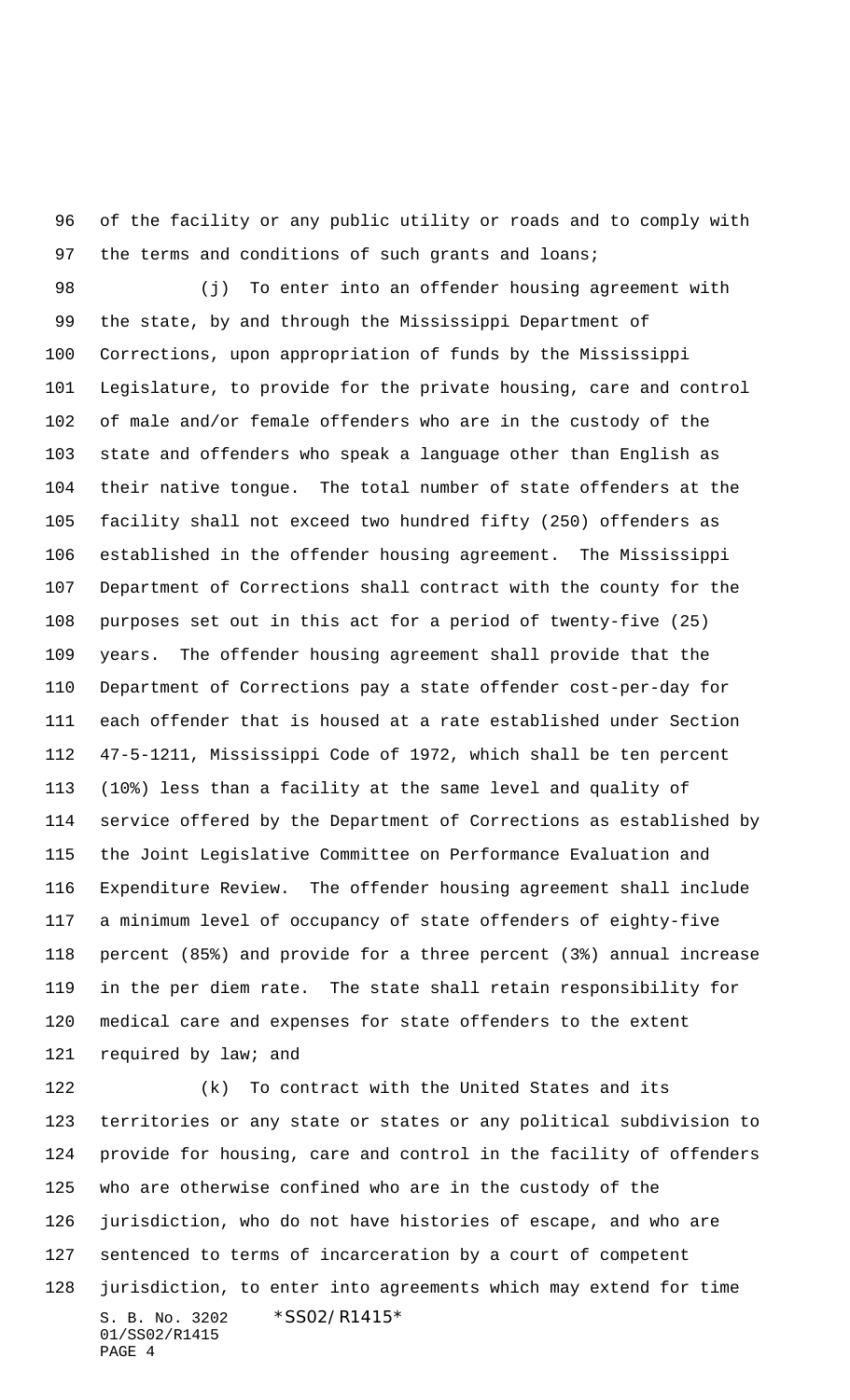periods that are acceptable to the parties, notwithstanding any provision or rule of law to the contrary, and to exercise all powers necessary or desirable in connection with the operation of the facility, including the power to incarcerate offenders described above.

 If the facility houses Mississippi offenders, the facility shall not displace Mississippi's offender beds with federal or another state's offender's beds unless the facility has obtained prior written approval from the Commissioner of Corrections.

 SECTION 3. The county may contract with a developer whereby the developer agrees to construct or procure the construction of the facility without regard to any laws of the state requiring public bids for purchases, acquisitions and construction.

 SECTION 4. (1) The facility shall be designed, constructed, operated and maintained in accordance with American Correctional Association Standards and shall comply with all constitutional standards of the United States, the state and with all court orders applicable to the facility. Offenders in need of treatment services and rehabilitation shall be treated separately from other offenders for the period of time that treatment services and rehabilitation are necessary for such offenders.

 (2) Notwithstanding any provision of law to the contrary, the construction, operation and management of a facility shall not require a certificate of need pursuant to the provisions of Title 41, Chapter 7, Mississippi Code of 1972.

 SECTION 5. (1) Any person who has been convicted of a felony under the laws of any jurisdiction shall not be employed by the facility.

S. B. No. 3202 \* SS02/R1415 \* 01/SS02/R1415 PAGE 5 (2) A person shall not be employed as a corrections officer at the facility unless the person has been trained in the use of force and firearms in accordance with American Correctional Association Standards or has satisfactorily completed the training program of the Mississippi Department of Corrections or the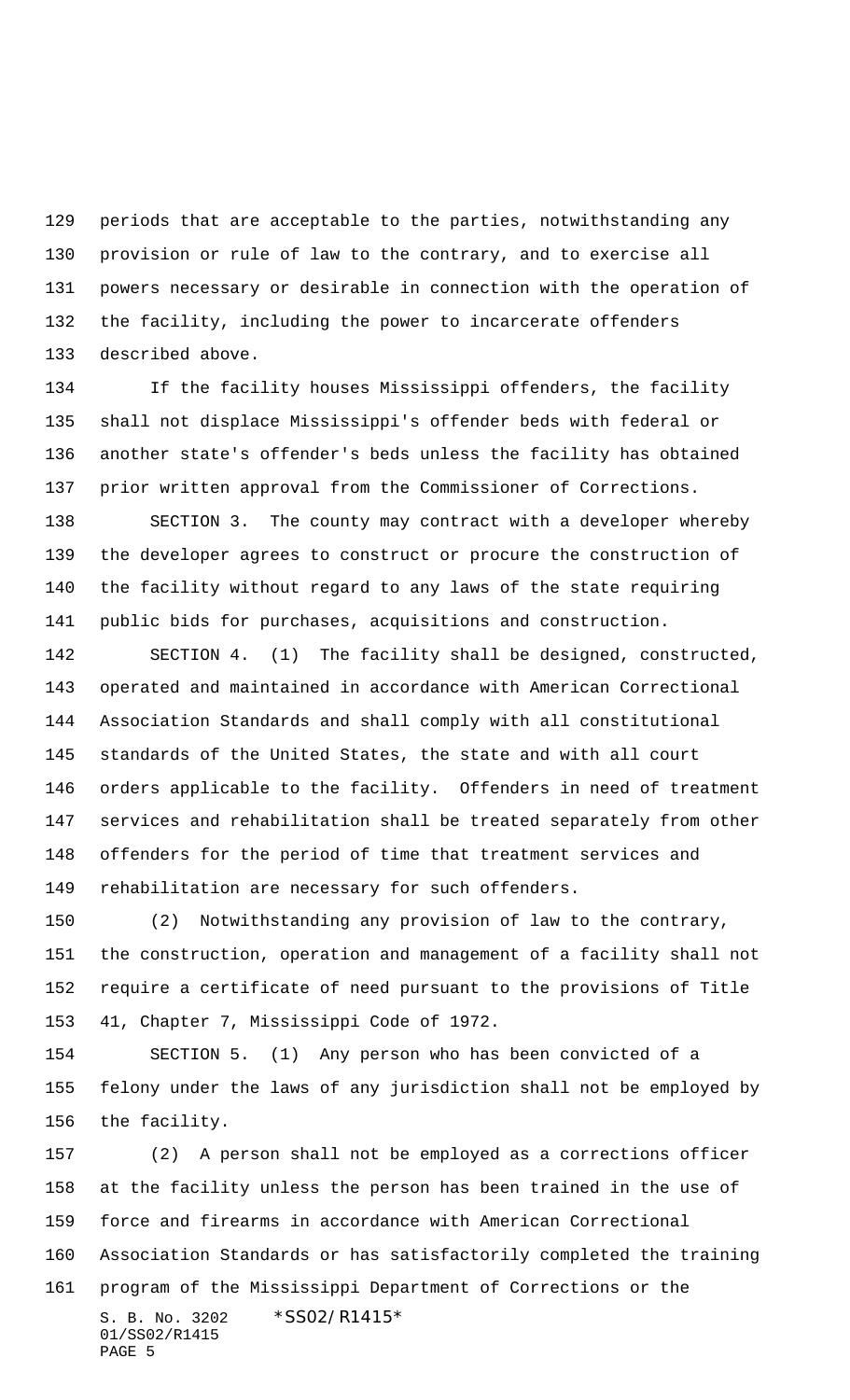corrections training program sponsored by the local community college. If a person is employed as a corrections officer by a private contractor that is operating the facility pursuant to a management contract, the private contractor shall cause the required training to be provided.

 (3) A corrections officer employed at the facility shall not use force or firearms except while on the grounds of the facility or while transporting offenders of the facility and then only under the circumstances set forth in subsections (4) and (5) of this section.

 (4) A corrections officer shall not use force except such nondeadly force as is reasonably necessary in the following situations:

 (a) To prevent the commission of a felony or misdemeanor, including escape;

 (b) To defend himself or others against physical assault;

(c) To prevent serious damage to property;

180 (d) To enforce facility regulations and orders; and

(e) To prevent or quell a riot or disturbance.

 (5) A corrections officer shall not use firearms or other deadly force, except as a last resort when reasonably necessary to prevent the commission of a violent felony, to prevent the escape of a convicted felon from custody, or to defend the officer or any other person from imminent danger of death or serious bodily injury.

S. B. No. 3202 \* SS02/R1415\* 01/SS02/R1415 PAGE 6 (6) A private contractor shall have the same standing, authority, rights and responsibilities as the county in any agreement, formal or informal, with local law enforcement agencies concerning the latter's obligations in the event of a riot, escape or other emergency situation involving the facility. To the extent provided in any management contract, a private contractor may exercise the powers granted to the county under this act or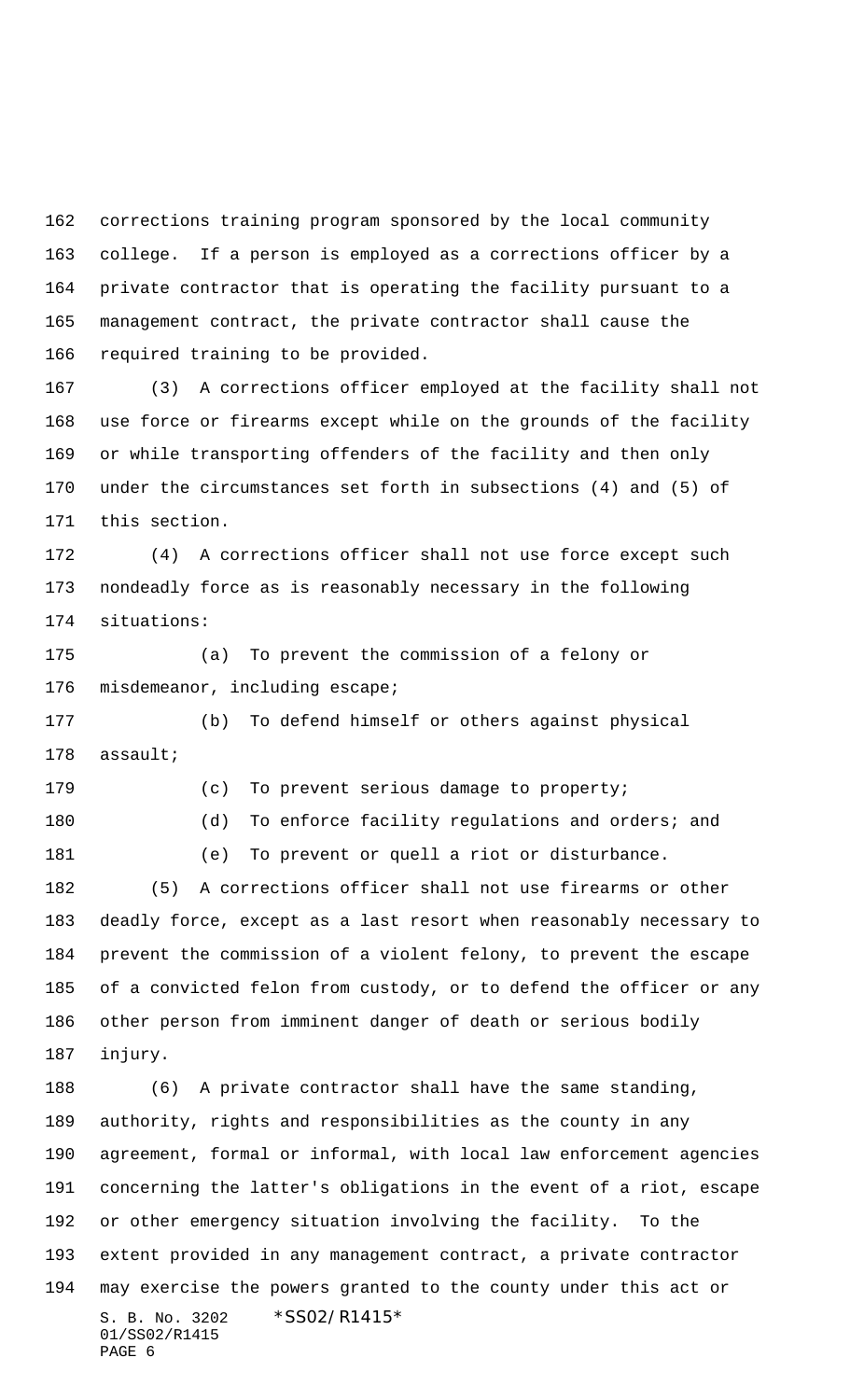powers pursuant to the general laws of the State of Mississippi as they pertain to the incarceration of offenders.

 SECTION 6. Any offense which would be a crime if committed within a correctional institution operated by the state shall be a crime if committed in the facility.

 SECTION 7. (1) Neither the state nor the county shall assume jurisdiction or custody of any federal offenders or offenders from other states or political subdivisions who are incarcerated in the facility. The offenders shall remain subject to the jurisdiction of the United States or another state or political subdivision, as applicable. Neither the state nor the county shall be liable for loss or injury resulting from the acts of the offenders, nor shall the state or the county be liable for any injuries to the offenders.

 (2) Neither the state nor the county shall be liable for any actions taken by a private contractor in connection with the facility, nor shall the state be liable for any debt incurred or obligations issued by the county.

 SECTION 8. (1) The facility shall be operated and managed by a private contractor pursuant to a management contract. The terms and conditions of a management contract shall be approved by the board of supervisors and if state offenders are to be held pursuant to a contract approved by the Mississippi Department of Corrections.

S. B. No. 3202 \*SS02/R1415\* 01/SS02/R1415 PAGE 7 (2) A management contract shall authorize a private contractor to contract on behalf of the county for the incarceration of offenders in the facility as set forth in Section 2(k) of this act and shall grant the private contractor any other rights and powers that are necessary or convenient for the operation and management of the facility and are consistent with the provisions of this act, including the power to employ personnel who are needed for the operation and management of the facility, to provide or cause to be provided the appropriate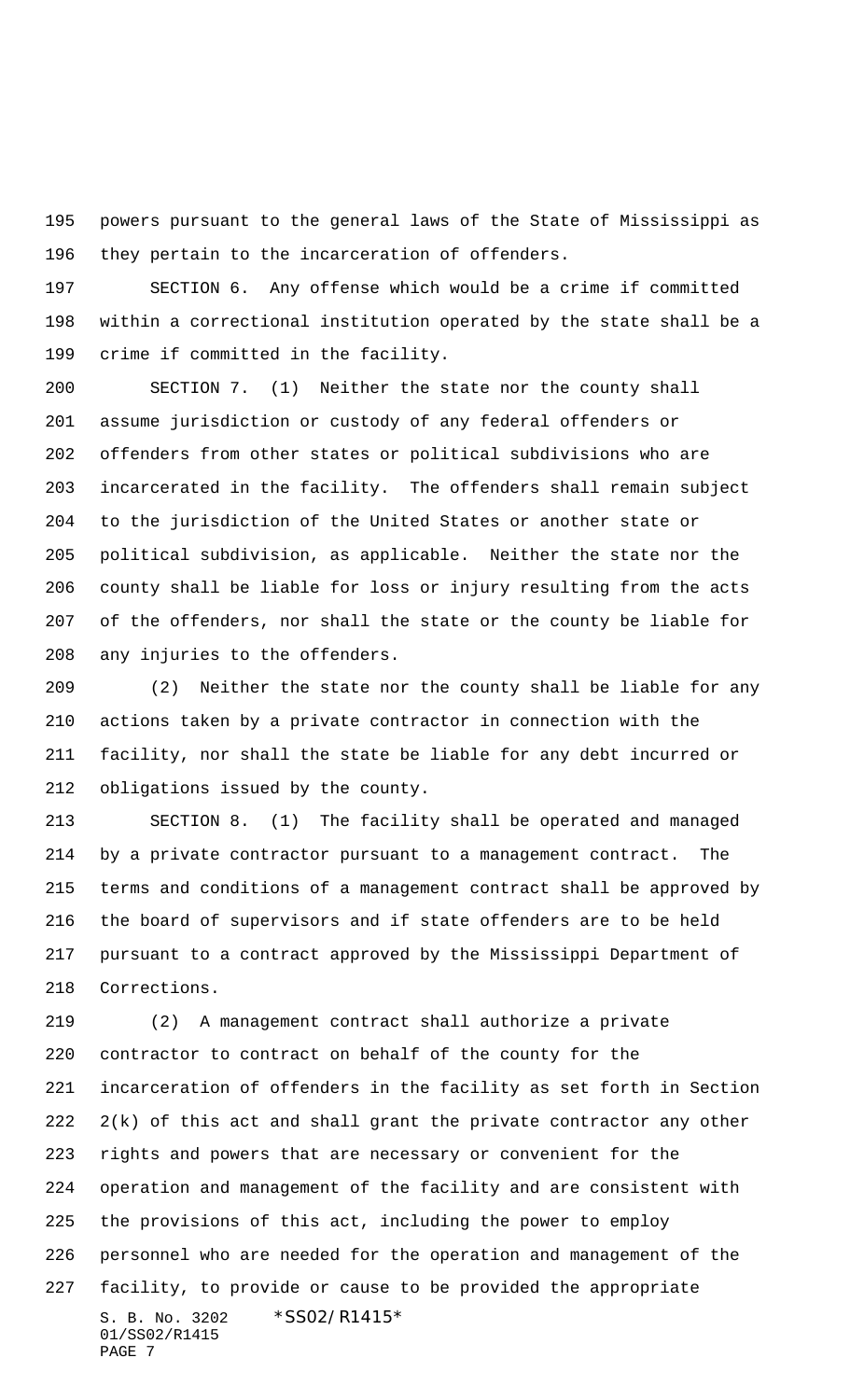training including the use of force and firearms required by Section 5(2) of this act, and to maintain accounting and financial records for the facility in accordance with state law and rules promulgated by the State Auditor.

 (3) A management contract shall provide that any sovereign immunity of the state, or any political subdivisions thereof, or any public official immunity shall not extend to the private contractor. Neither the private contractor nor any insurer of the private contractor may plead the defense of sovereign immunity or public official immunity in any action arising out of or related to the performance of the management contract.

 (4) A management contract shall provide that the private contractor shall be responsible for the reimbursement of all costs and expenses incurred by the state or any political subdivisions thereof in connection with legal actions brought in the state by or on behalf of any offender incarcerated in the facility, including court costs, sheriff's fees, witness fees, district attorney expenses, expenses of the Office of the Attorney General, indigent or public defender fees and expenses, judicial expenses, court reporter expenses and damage awards which are adjudicated by a jury.

 (5) A management contract shall provide that the private contractor shall indemnify and hold harmless the state and any political subdivisions thereof, and any officers, members, employees or agents of the foregoing, for any claim or liability for damage or injury to any person or property related to or arising from the operation and management of a facility, including liability for loss or injury resulting from the acts of offenders incarcerated at the facility and liability for any injuries to the offenders which are adjudicated by a jury.

S. B. No. 3202 \*SS02/R1415\* 01/SS02/R1415 PAGE 8 (6) A management contract may contain any other provisions the county deems necessary or appropriate, including provisions that may be necessary to cause the management contract to comply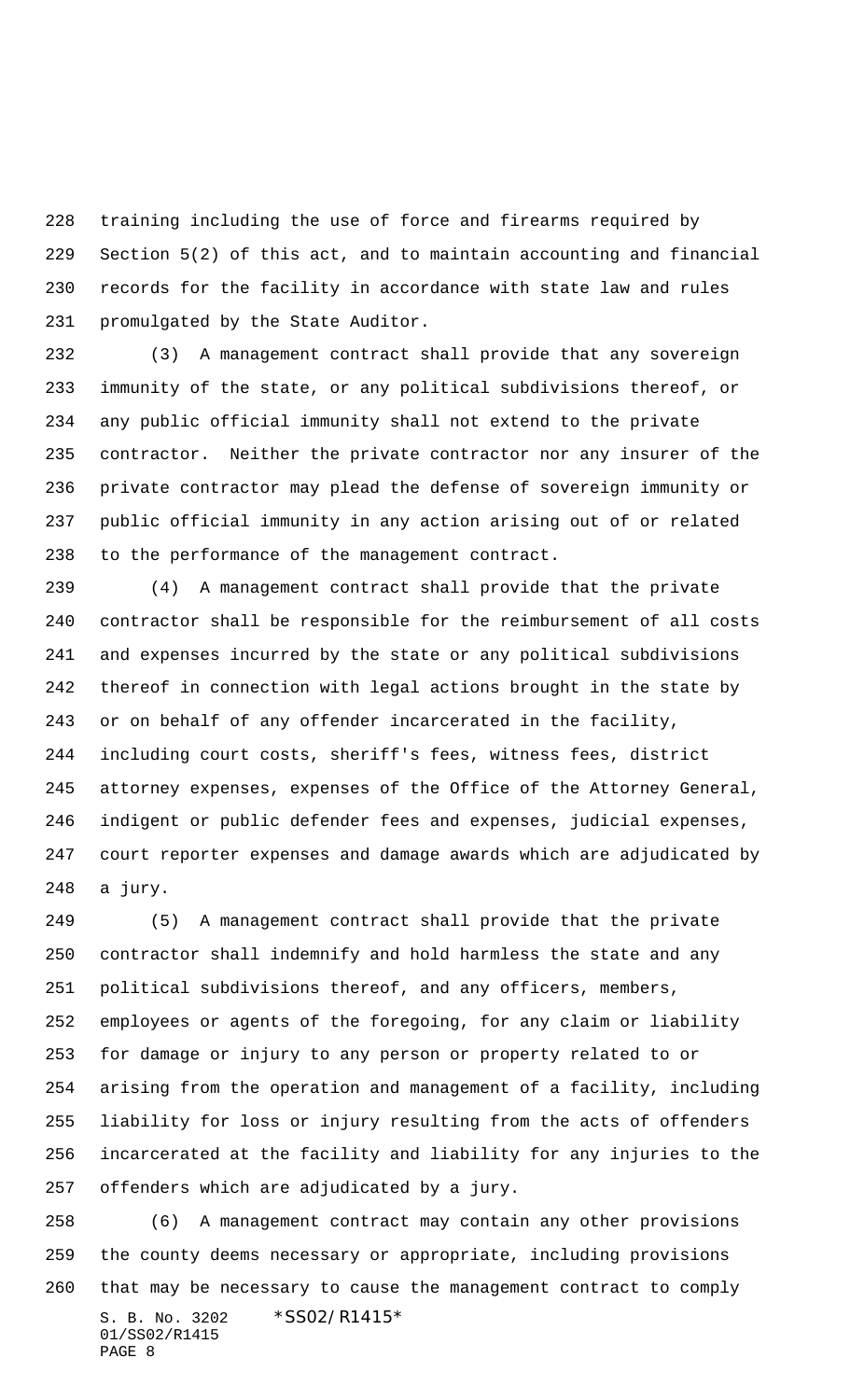with promulgations of the Internal Revenue Service applicable to the contract.

 SECTION 9. The state or any political subdivisions thereof, or any members, officers, employees or agents of the foregoing, shall not be liable for a private contractor's actions or failure to act while operating and managing a facility pursuant to a management contract.

 SECTION 10. (1) The county may enter into lease agreements with a person or legal entity pursuant to which the county may agree to lease the facility or equipment for use by the county for a primary term not to exceed twenty-five (25) years. All lease agreements may contain terms and conditions as the board of supervisors shall determine to be appropriate and in the public interest, including any provision which a master lease-purchase agreement may contain pursuant to Section 31-7-10(5), Mississippi Code of 1972, may provide for the payment of lease payments which include an interest component computed at a rate or rates as shall be approved by the board of supervisors, may include an annual allocation dependency clause, may contain an option granting to the county the right to purchase the leased property upon the expiration of the primary term, or upon an earlier date that may be agreed upon by the parties at a price as set forth in or computed in accordance with the lease agreement and may provide that all or any obligations thereunder are payable from specified revenues pledged as security therefor.

S. B. No. 3202 \*SS02/R1415\* 01/SS02/R1415 PAGE 9 (2) The county may lease publicly owned real property to a person or legal entity for the purpose of enabling the person or legal entity to construct a facility on the property and to lease the facility to the county. A ground lease shall not be for a primary term in excess of twice the primary term of the lease with respect to the facility to be constructed on the real property. Any public body in the state may lease, sell or otherwise convey property to the county without consideration or for consideration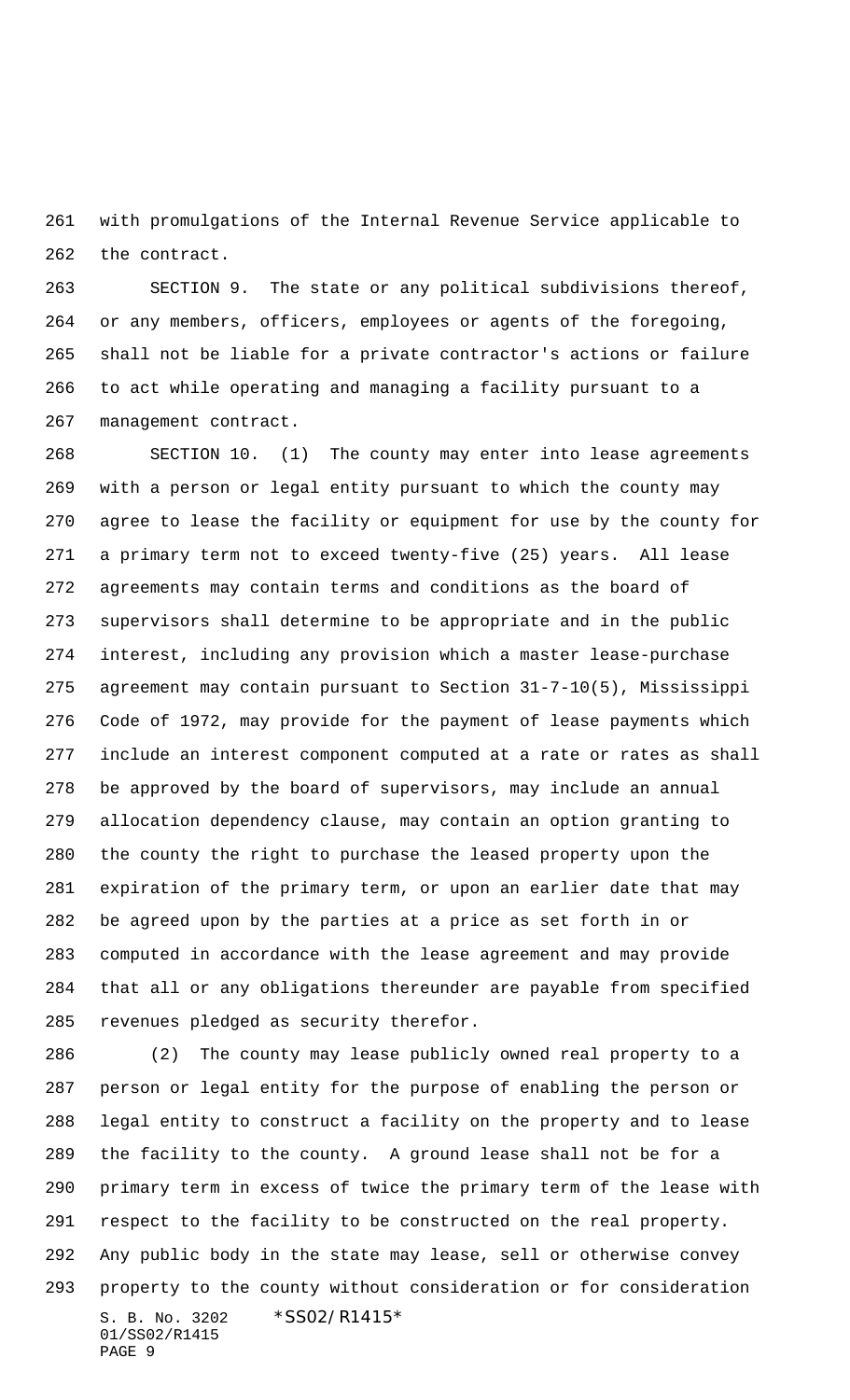as the governing body of the public body shall determine to be appropriate under the circumstances, and to enter into agreements with the county relating thereto, which agreements may extend over any period of time, notwithstanding any provision or rule of law to the contrary.

 (3) This section shall be full and complete authority for the authorization, execution and delivery of lease agreements authorized under this act and none of the restrictions, requirements, conditions and limitations of the general laws of the state applicable to acquisition, construction and drawing of buildings or facilities shall apply to lease agreements under this section and all powers necessary to carry out provisions of this section are conferred upon the county.

 SECTION 11. All obligations, including bonds, notes and other evidence of indebtedness issued by the county pursuant to this act or state law and all interest payable thereunder or with respect thereto, all leases, trust indentures, deeds of trust, mortgages, security agreements and other contracts or agreements entered into pursuant to this act or state law, and all purchases required to construct the facility or to acquire equipment shall be exempt from all taxation in the state, including sales taxes and the contractor's tax imposed by Section 27-65-21, Mississippi Code of 1972. The state shall make all offender housing agreement cost-per-day payments to a trustee bank which shall disburse funds upon requisition of the private contractor. As provided by general law applicable to political subdivisions of the state, the facility and the revenues derived from its operation shall also be exempt from all taxation in the state, including all ad valorem taxes levied by the state or any political subdivision.

 SECTION 12. This act shall be full and complete authority for the exercise of all powers and authority granted herein and no requirements or restrictions of law which would otherwise be

S. B. No. 3202 \* SS02/R1415\* 01/SS02/R1415 PAGE 10